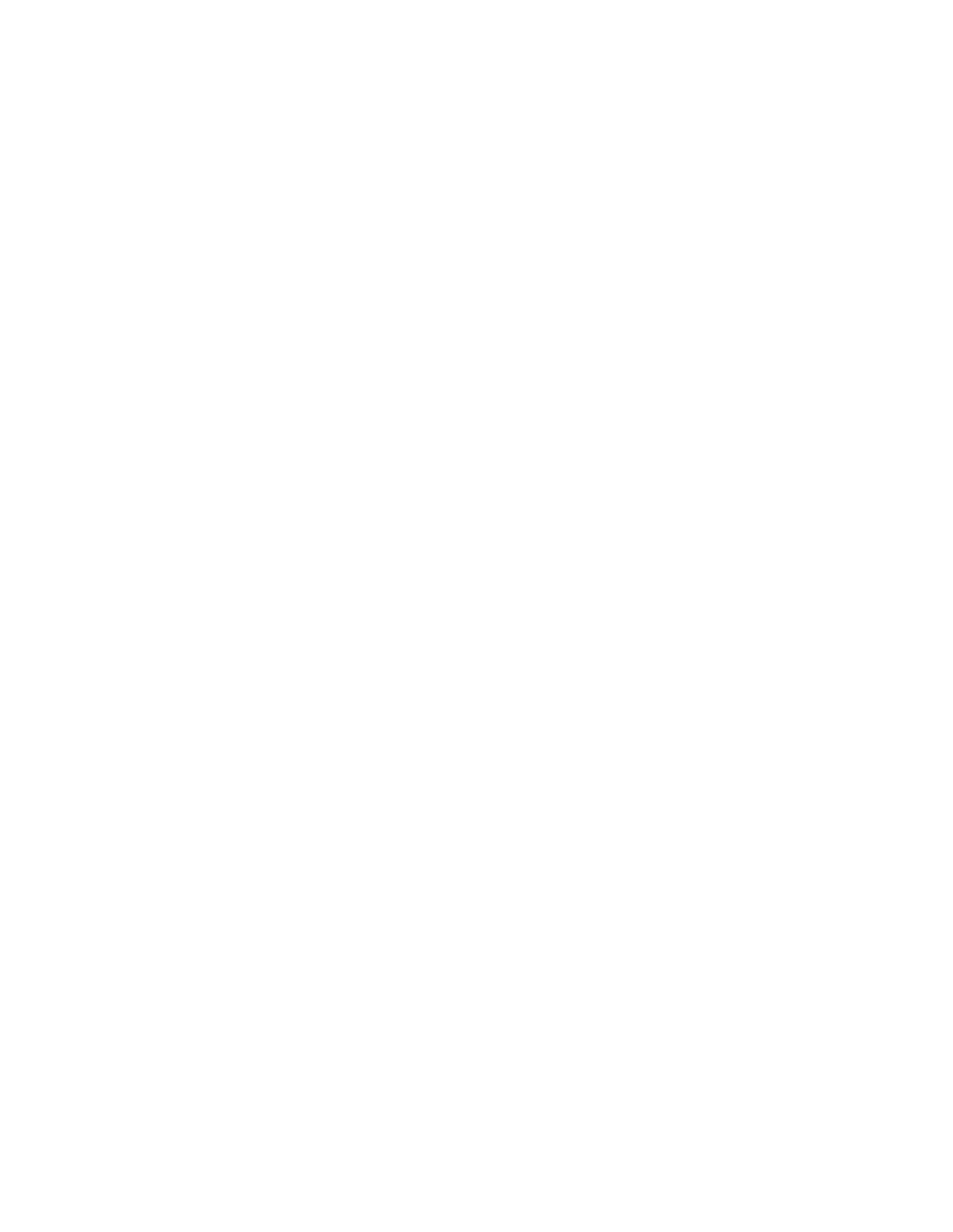

# **DRAFT WATER POLLUTION (AMENDMENT No. 2) (JERSEY) LAW 200-**

# **European Convention on Human Rights**

The Minister for Planning and Environment has made the following statement –

In the view of the Minister for Planning and Environment the provisions of the Draft Water Pollution (Amendment No. 2) (Jersey) Law 200- are compatible with the Convention Rights.

(Signed) **Senator F.E. Cohen**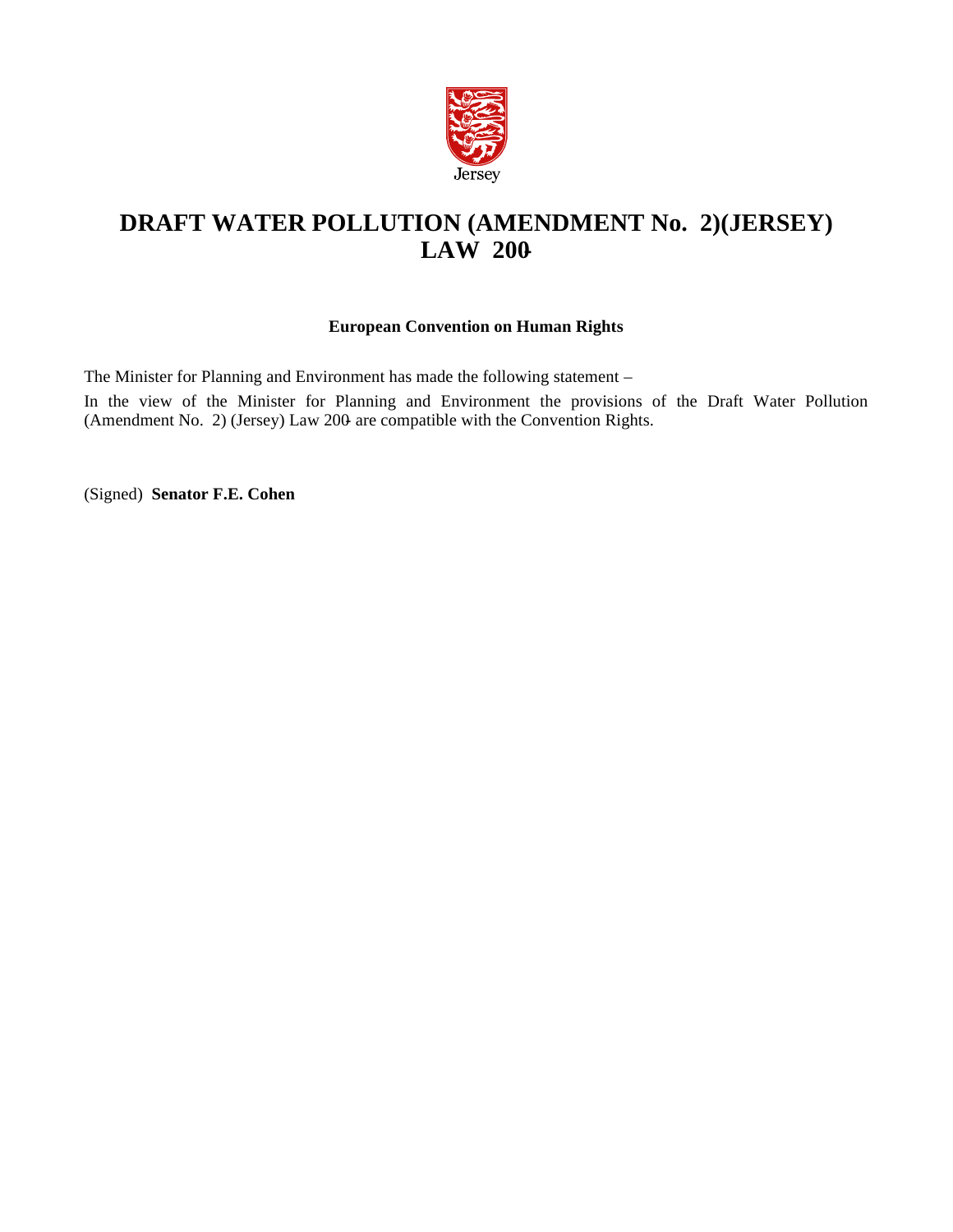# **REPORT**

#### **Background**

Prior to the change from Committee to Ministerial Government in December 2005, the Water Pollution (Jersey) Law 2000 was administered by the Environment and Public Services Committee. That Committee exercised both regulatory and operational functions; its principal operational function being that of the sewerage undertaker for the Island. When the Committee sought to make a discharge into controlled waters – that would otherwise be prohibited under the Water Pollution Law – the Committee was required to issue a discharge *certificate* in favour of itself; that discharge certification regime was subject to the publicity requirements under the principal Law and review by the Royal Court on the application of (inter alia) the Attorney General.

In general terms, on the transfer to Ministerial Government, the Minister for Planning and Environment became the Regulator for the purposes of the Water Pollution Law and the Minister for Transport and Technical Services became the sewerage undertaker.

## **The Draft Law**

Substantive Amendments are needed to the Water Pollution Law in respect of the separation of the functions assigned to the Minister for Planning and Environment and the Minister for Transport and Technical Services that were previously jointly undertaken by the Environment and Public Services Committee; the Draft Law contains those Amendments. In particular, it provides that discharges by the Minister for Transport and Technical Services will, in future, be subject to the discharge *permit* regime in the Principal Law (in the same way as discharges by private persons and bodies); the discharge permit regime is subject to the publicity provisions in the Principal Law (Article 10), rights of objections by third parties and appeals to the Royal Court (Article 44). Specifically, when  $\overline{i}$ comes into force the Amendment Law will mean that –

- Any Minister (other than the Minister for Planning and Environment) who wishes to make a discharge into controlled waters will require a discharge permit from the Regulator, in the same way as a private person.
- Discharge certificates held by the Minister for Transport and Technical Services will be converted into discharge permits.
- In relation to the Minister for Planning and Environment, the discharge certification regime in the principal Law (Article 26) will continue to apply to cases in which that Minister wishes to make discharges into controlled waters for operational purposes (such as in connection with the Minister's management of a fish farm). However, this requirement will not apply to the Minister's regulatory functions under the Water Pollution Law.
- Finally, the defence of due diligence in the principal Law (Article 18(4)) will apply to the Minister for Transport and Technical Services as the sewerage undertaker, in the same way as it applies to all other Ministers and private persons.

#### **Financial and manpower implications**

The Draft Law when enacted will not have any financial or manpower implications for the States.

## **European Convention on Human Rights**

Article 16 of the Human Rights (Jersey) Law 2000 will, when brought into force by Act of the States, require the Minister in charge of a Projet de Loi to make a statement about the compatibility of the provisions of the Projet with the Convention rights (as defined by Article 1 of the Law). Although the Human Rights (Jersey) Law 2000 is not yet in force, on 30th January 2006 the Minister for Planning and Environment made the following statement before Second Reading of this Projet in the States Assembly –

In the view of the Minister for Planning and Environment the provisions of the Draft Water Pollution (Amendment No. 2) (Jersey) Law 200- are compatible with the Convention Rights.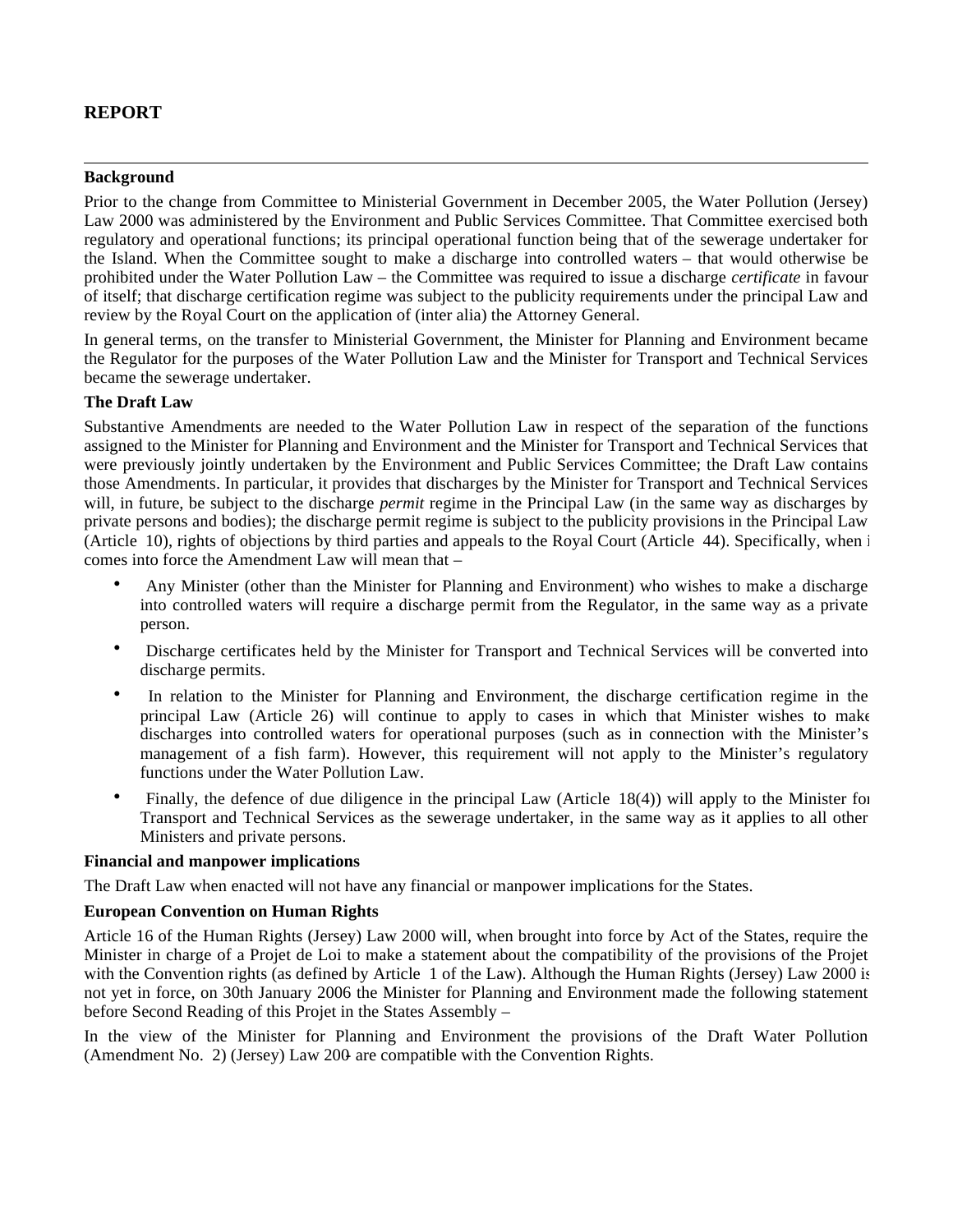# **Explanatory Note**

This Law would amend the Water Pollution (Jersey) Law 2000.

The amendments are connected with the separation of the regulatory activities of the Minister for Planning and Environment under the principal Law from the operational services provided by the Minister for Transport and Technical Services (notably as the sewerage undertaker for Jersey).

Before the change to ministerial government, the functions of the regulator and of the sewerage undertaker were both carried out by the Environment and Public Services Committee. Under the Water Pollution Law, a private person or body wanting to make into controlled waters a discharge of a kind restricted by the Law had to obtain a discharge *permit* from the Committee as regulator. However, instead of issuing permits to itself to make such discharges into controlled water as the sewerage undertaker, the Committee was required to *certify* that it was going to do so. Both processes – those of applying for a discharge permit and of proposing to issue a discharge certificate – entailed prior public notification, and rights of objection and appeal.

On the change to ministerial government, the regulatory role was given to the Minister for Planning and Environment, together with some operational functions. Other operational functions (including that of sewerage undertaker) were transferred to the Minister for Transport and Technical Services.

The present draft Law has the following effects –

- (a) Any Minister (other than the Minister for Planning and Environment) who wishes for operational reasons to effect discharges into controlled waters will in future be required to obtain discharge permits, in the same way as private persons. Thus the Minister for Transport and Technical Services will become one of the Ministers who needs a discharge permit.
- (b) From the commencement of the draft Law, discharge certificates that already allow the Minister for Transport and Technical Services to make discharges into controlled waters for operational purposes will be treated as discharge permits.
- (c) As long as the Minister for Planning and Environment remains the regulator under the Law, and continues at the same time to carry out other, operational functions involving discharges into controlled waters, he or she will make such discharges under the existing process of certification.
- (d) However, as the regulator, the Minister for Planning and Environment will no longer be required to issue discharge certificates for his or her own benefit before making discharges into controlled waters for the regulatory purposes of the Water Pollution Law.

The draft amending Law also makes other minor amendments, and is set out in the following way –

*Article 1* is an interpretation provision.

*Article 2* deletes from the interpretation provisions in the principal Law a definition that is no longer necessary.

*Article 3* includes surface water drains in the definition of controlled waters.

*Article 4* excludes from the definition "pollution" discharges by or on behalf of the Minister for Planning and Environment for the regulatory purposes of the Water Pollution Law.

*Article 5* amends Article 9 of the principal Law to provide that the Minister for Planning and Environment need not consult the Minister for Economic Development, before proceeding on –

- (a) a proposal for a Water Quality Order,
- (b) a proposal for a Water Catchment Management Order,
- (c) a proposal to approve a code of practice under the principal Law, or
- (d) a proposal to prescribe charges for discharge permits,

unless the Minister for Planning and Environment considers it appropriate to do so. At present, he or she must consult the Minister for Economic Development in every case.

*Article 6* amends Article 10 of the principal Law to provide that the Minister for Planning and Environment need notify the Minister for Economic Development of –

(a) a proposal relating to the grant or variation of a discharge permit, or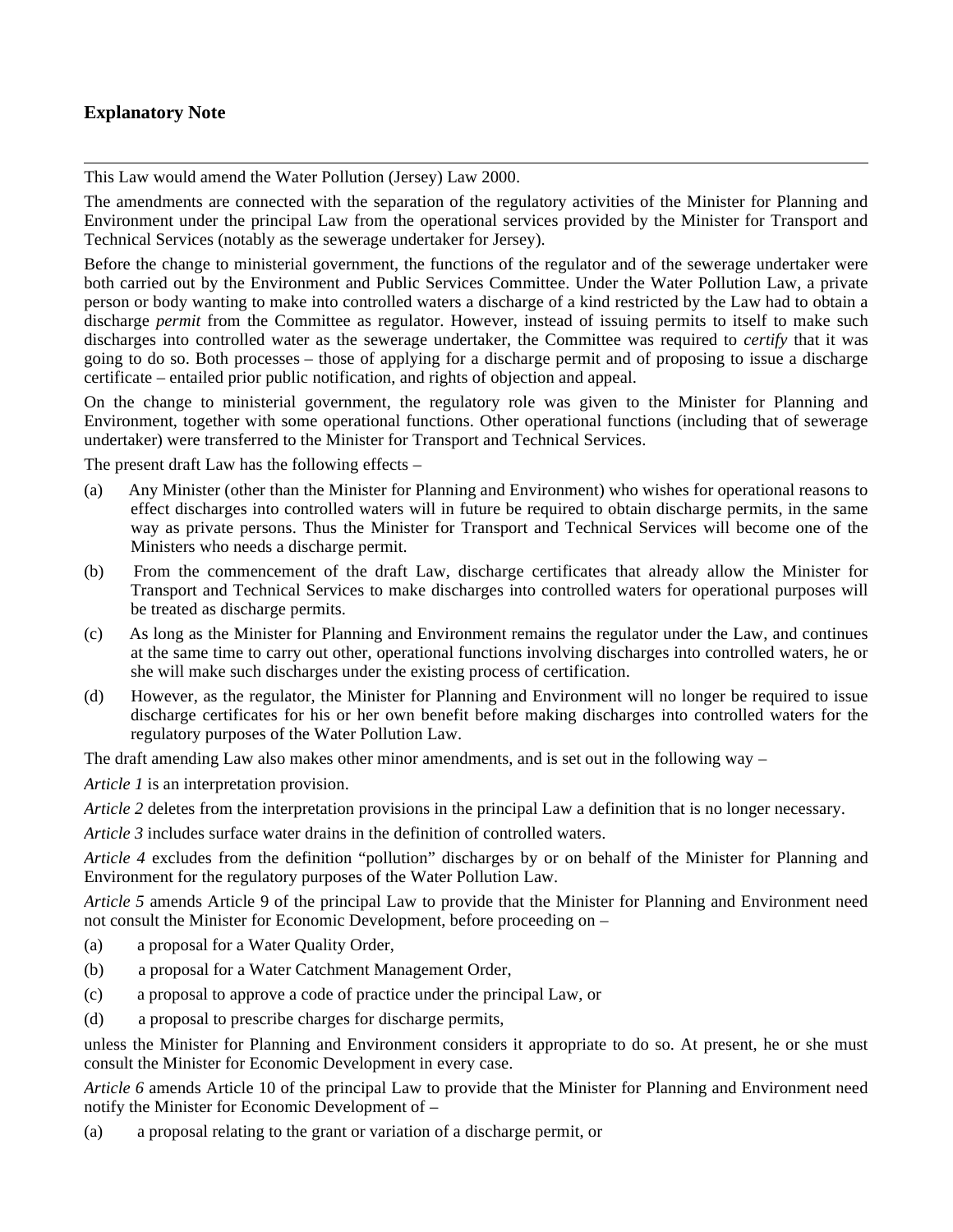(b) a proposal for the issue or variation of a discharge certificate,

only if the Minister for Planning and Environment considers it appropriate to do so. At present, he or she must notify the Minister for Economic Development in every case.

*Article 7* amends the penalties in Article 17 of the principal Law for offences, to take into account the change to ministerial government.

*Article 8* amends the statutory defences in Article 18 of the principal Law to take account of those changes, and to make a drafting improvement.

*Article 9* contains consequential and corrective amendments.

*Article 10* is a consequential amendment.

*Article 11* removes an anomaly.

*Article 12* is a corrective amendment.

*Article 13* is a drafting improvement.

*Article 14* amends Schedule 1 to the principal Law, to take into account the change to ministerial government.

*Article 15* removes inapposite wording from Schedule 3 to the principal Law.

It also provides for discharge certificates that have been issued to the Minister for Transport and Technical Services to be treated as discharge permits.

*Article 16* provides for the citation of the draft Law, which will come into force 7 days after its registration in the Royal Court.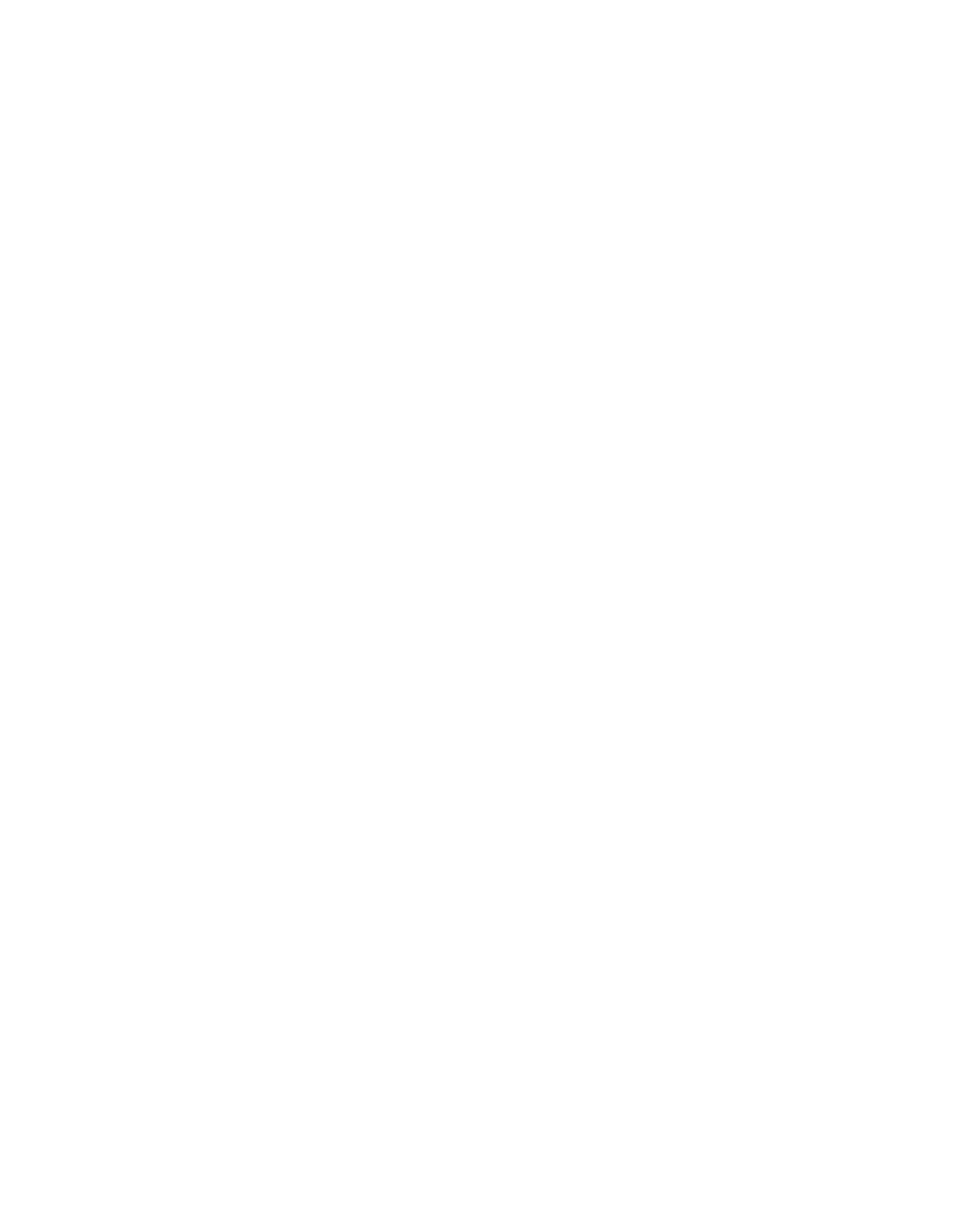

# **DRAFT WATER POLLUTION (AMENDMENT No. 2) (JERSEY) LAW 200-**

# **Arrangement**

| <b>Article</b>                                                                                                   |                           |
|------------------------------------------------------------------------------------------------------------------|---------------------------|
|                                                                                                                  |                           |
|                                                                                                                  | Interpretation            |
|                                                                                                                  | Article 1 amended         |
|                                                                                                                  | Article 2 amended         |
|                                                                                                                  | Article 4 amended         |
| $\frac{1}{2}$ $\frac{3}{3}$ $\frac{4}{4}$ $\frac{5}{5}$ $\frac{6}{7}$ $\frac{7}{8}$ $\frac{8}{9}$ $\frac{9}{10}$ | Article 9 replaced        |
|                                                                                                                  | Article 10 amended        |
|                                                                                                                  | Article 17 replaced       |
|                                                                                                                  | Article 18 amended        |
|                                                                                                                  | Article 23 amended        |
|                                                                                                                  | Article 26 amended        |
|                                                                                                                  | Article 27 amended        |
|                                                                                                                  | Article 28 amended        |
|                                                                                                                  | Article 50 amended        |
|                                                                                                                  | Schedule 1 amended        |
| $\frac{11}{12}$<br>$\frac{12}{13}$<br>$\frac{14}{15}$                                                            | Schedule 3 amended        |
| $\overline{16}$                                                                                                  | Citation and commencement |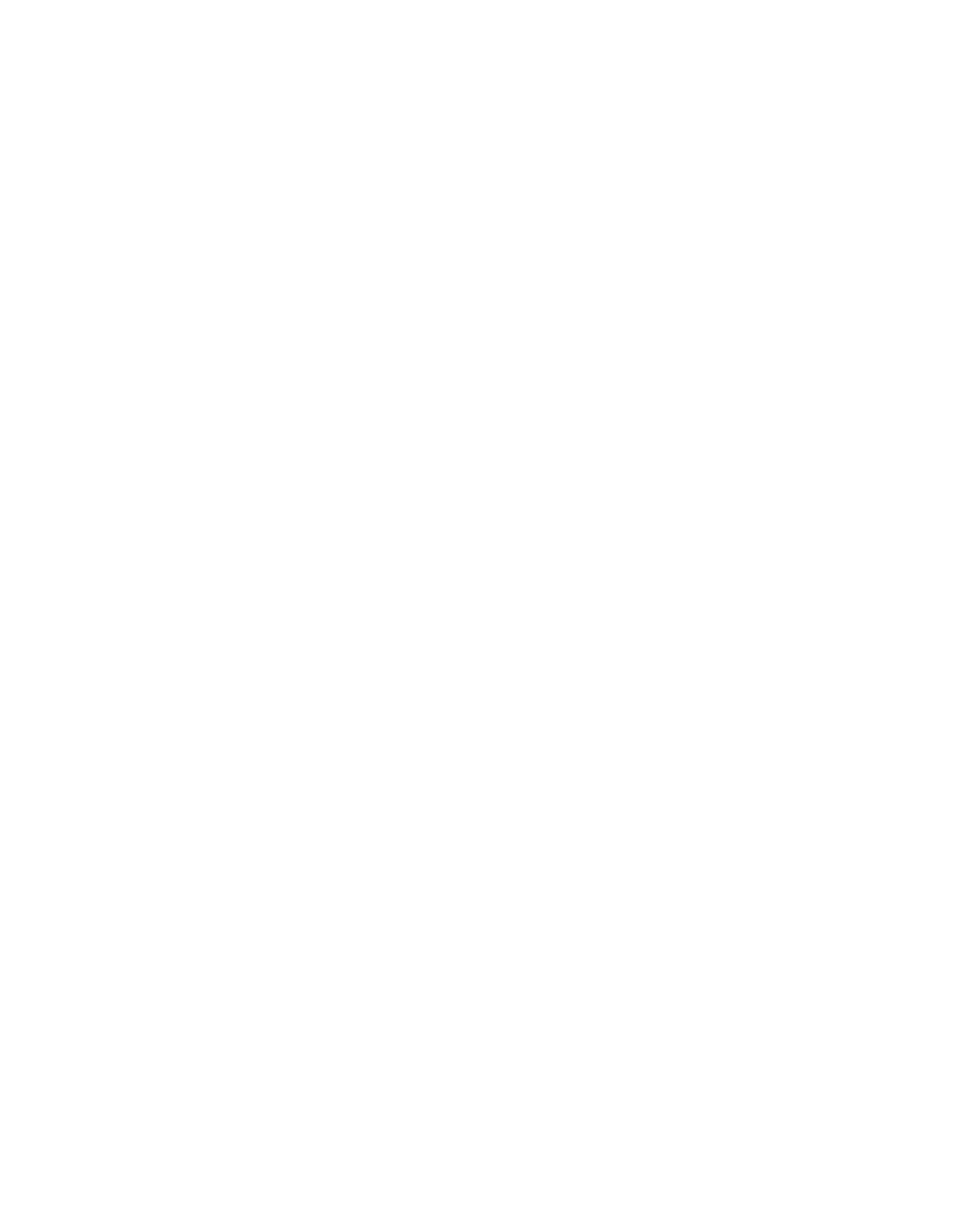

# **DRAFT WATER POLLUTION (AMENDMENT No. 2) (JERSEY) LAW 200-**

**A LAW** to amend further the Water Pollution (Jersey) Law 2000.

| Adopted by the States                                               | [date to be inserted]       |
|---------------------------------------------------------------------|-----------------------------|
| Sanctioned by Order of Her Majesty in Council [date to be inserted] |                             |
| Registered by the Royal Court                                       | <i>date to be insertedl</i> |

**THE STATES**, subject to the sanction of Her Most Excellent Majesty in Council, have adopted the following Law –

# **1 Interpretation**

In this Law, "principal Law" means the Water Pollution (Jersey) Law  $2000$ .<sup>[1]</sup>

# **2 Article 1 amended**

In Article 1(1) of the principal Law, the definition "person" shall be deleted.

## **3 Article 2 amended**

In Article 2(1)(c) of the principal Law, after the words "surface water sewers" there shall be inserted the words ", surface water drains".

# **4 Article 4 amended**

In Article 4 of the principal Law, the following paragraph shall be added as paragraph (2), and th paragraph preceding it shall be renumbered accordingly as paragraph  $1-$ 

> "(2) However, 'pollution' does not include a discharge by the Minister or by a person acting on his or her behalf, for the purposes of the exercise of a regulatory power or the performing of a regulatory duty under this Law.".

# **5 Article 9 replaced**

I

For Article 9 of the principal Law there shall be substituted the following Article –

## **"9 Consultation with other persons**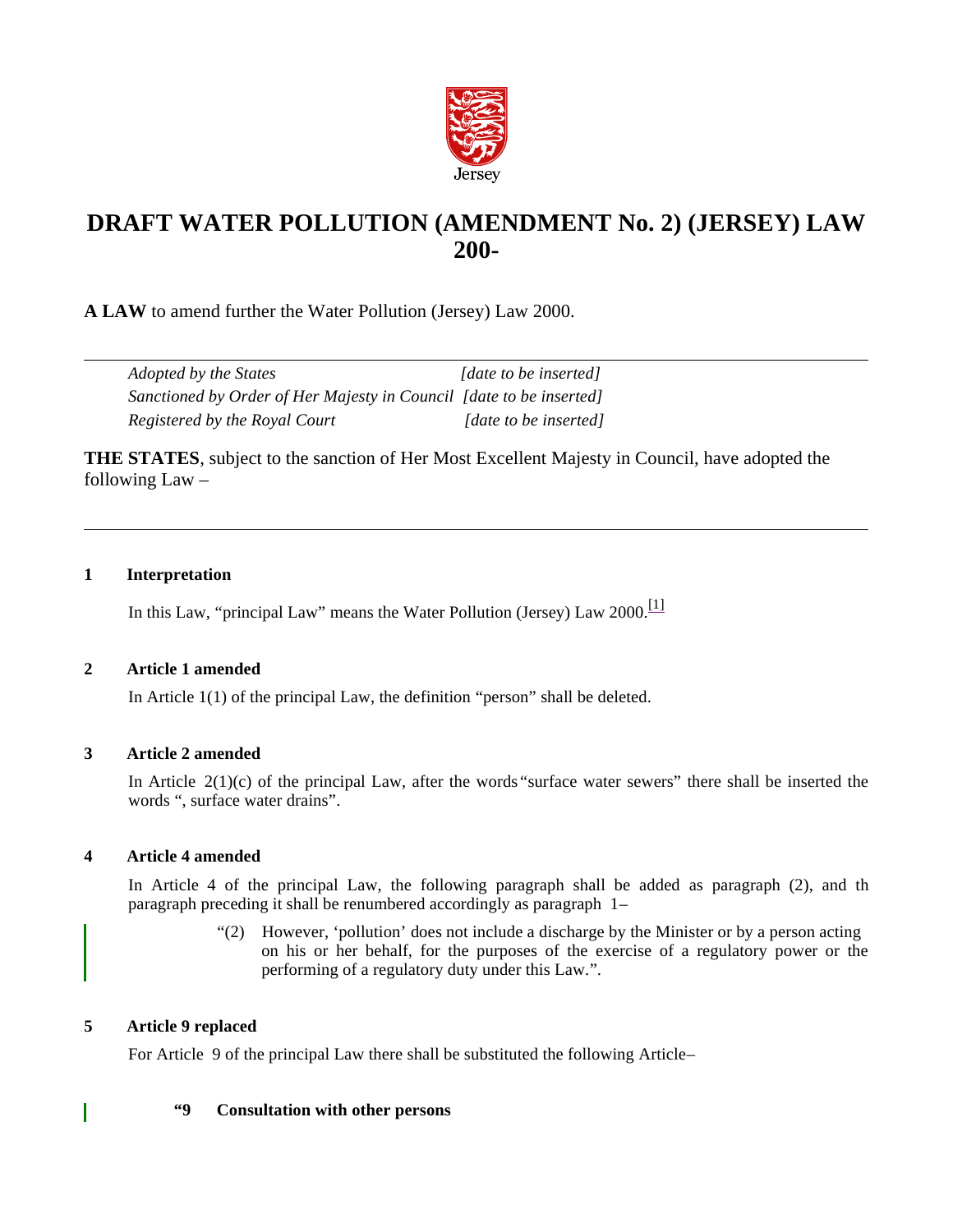- (1) Before proceeding on any proposal to make a Water Quality Order
	- (a) the Minister shall consult the Minister for Health and Social Services and the Company; and
	- (b) the Minister shall also consult such other Ministers, and other persons, as he or she considers appropriate.
- (2) Before proceeding on
	- (a) any proposal to make a Water Catchment Management Order;
	- (b) any proposal to approve a code of practice under Article 16; or
	- (c) any proposal to prescribe charges under Article 28,

the Minister shall consult such other Ministers, and other persons, as he or she considers appropriate.".

#### **6 Article 10 amended**

- (1) In Article 10 of the principal Law, in paragraphs (1), (3), (7) and (9), for the words"on his or her own behalf" in each place where they appear there shall be substituted the words "of his or her own motion".
- (2) For Article  $10(4)$  of the principal Law there shall be substituted the following paragraph-
	- "(4) In the case of an application for the grant or variation of a discharge permit, or of a proposal by the Minister of his or her own motion to vary a permit or to issue or vary a discharge certificate –
		- (a) the Minister shall send a copy of the proposal to the Minister for Health and Social Services; and
		- (b) the Minister shall also send copies to such other Ministers, and other persons, as he or she considers appropriate.".

## **7 Article 17 replaced**

For Article 17 of the principal Law there shall be substituted the following Article –

#### **"17 Pollution offences**

- (1) Any person who causes or knowingly permits the pollution of any controlled waters shall be guilty of an offence and –
	- (a) if the person is a Minister (whether or not he or she is the Minister for Planning and Environment), liable to a fine; or
	- (b) in any other case, liable to imprisonment for a term not exceeding 2 years or to a fine, or both.
- $(2)$  Where
	- (a) the Minister for Transport and Technical Services in his or her capacity as the sewerage undertaker for Jersey receives anything into a public sewer,
	- (b) it passes subsequently from any public sewer into controlled waters, and
	- (c) its introduction into controlled waters constitutes pollution,

he or she shall be guilty of an offence and liable to a fine.

(3) Any person who, being the holder of a discharge permit, contravenes any condition of the permit shall be guilty of an offence and –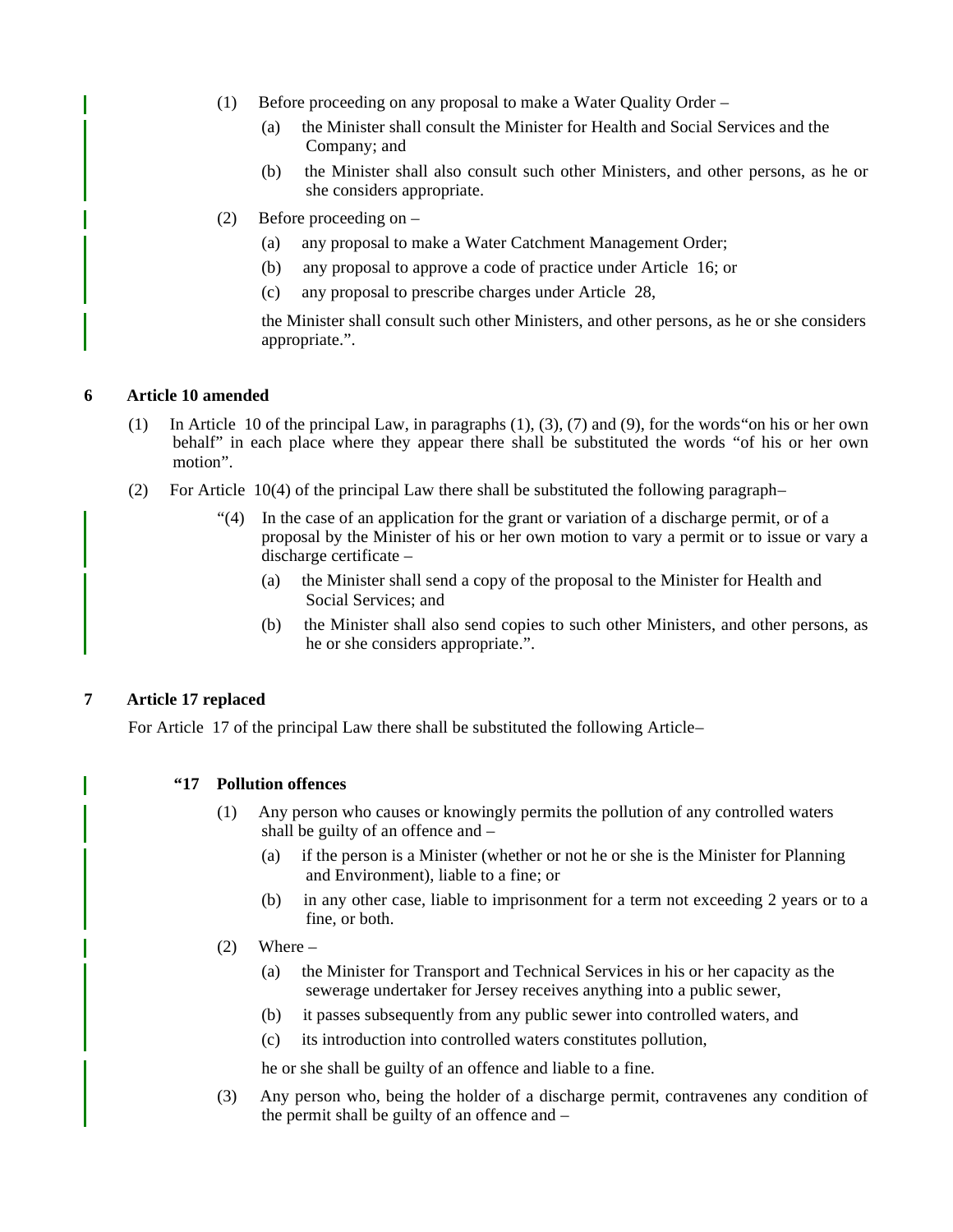- (a) if the person is a Minister, liable to a fine; or
- (b) in any other case, liable to imprisonment for a term not exceeding 2 years or to a fine, or both.
- (4) Where the Minister contravenes any condition of a discharge certificate, he or she shall be guilty of an offence and liable to a fine.".

#### **8 Article 18 amended**

- (1) In Article 18(3) of the principal Law, for the figure"(4)" there shall be substituted the figure "(3)".
- (2) For Article 18(4) of the principal Law there shall be substituted the following paragraph-
	- "(4) Where a person is charged with an offence under either of Article  $17(1)$  and (2), it shall be a defence to prove –
		- (a) that the person took all reasonable precautions and exercised due diligence to avoid the commission of the offence; and
		- (b) that the person took all steps that were reasonably practicable for minimizing the extent of pollution of controlled waters,

and, if the person is not the Minister, that the person gave full details of the occurrence to the Minister, or ensured that they were given to the Minister, as soon as was reasonably practicable.".

(3) For Article 18(6) of the principal Law there shall be substituted the following paragraph –

"(6) Where a person is charged with an offence under any of Article  $17(1)$ ,  $(2)$ ,  $(3)$  and  $(4)$ by reason of the introduction of anything into controlled waters, it shall be a defence to prove –

- (a) that it was introduced in consequence of a decision to do so in an emergency that arose in circumstances beyond the person's control;
- (b) that the decision was reasonable; and
- (c) that the person took all steps that were reasonably practicable for minimizing the extent of pollution of controlled waters,

and, if the person is not the Minister, that the person gave full details of the occurrence to the Minister, or ensured that they were given to the Minister, as soon as was reasonably practicable.".

#### **9 Article 23 amended**

- (1) In Article 23(1) of the principal Law, for the words "on his or her own behalf" there shall be substituted the words "of his or her own motion".
- (2) In Article 23(2) of the principal Law
	- (a) for the words "on his or her own behalf" there shall be substituted the words "of his or her own motion";
	- (b) in sub-paragraph (a), for the words"which shall specify the proposal and inform" there shall be substituted the words ", specifying the proposal and informing".

#### **10 Article 26 amended**

In Article 26(1) of the principal Law, for the words"either the Minister or the Minister for Transport and Technical Services" there shall be substituted the word "the Minister".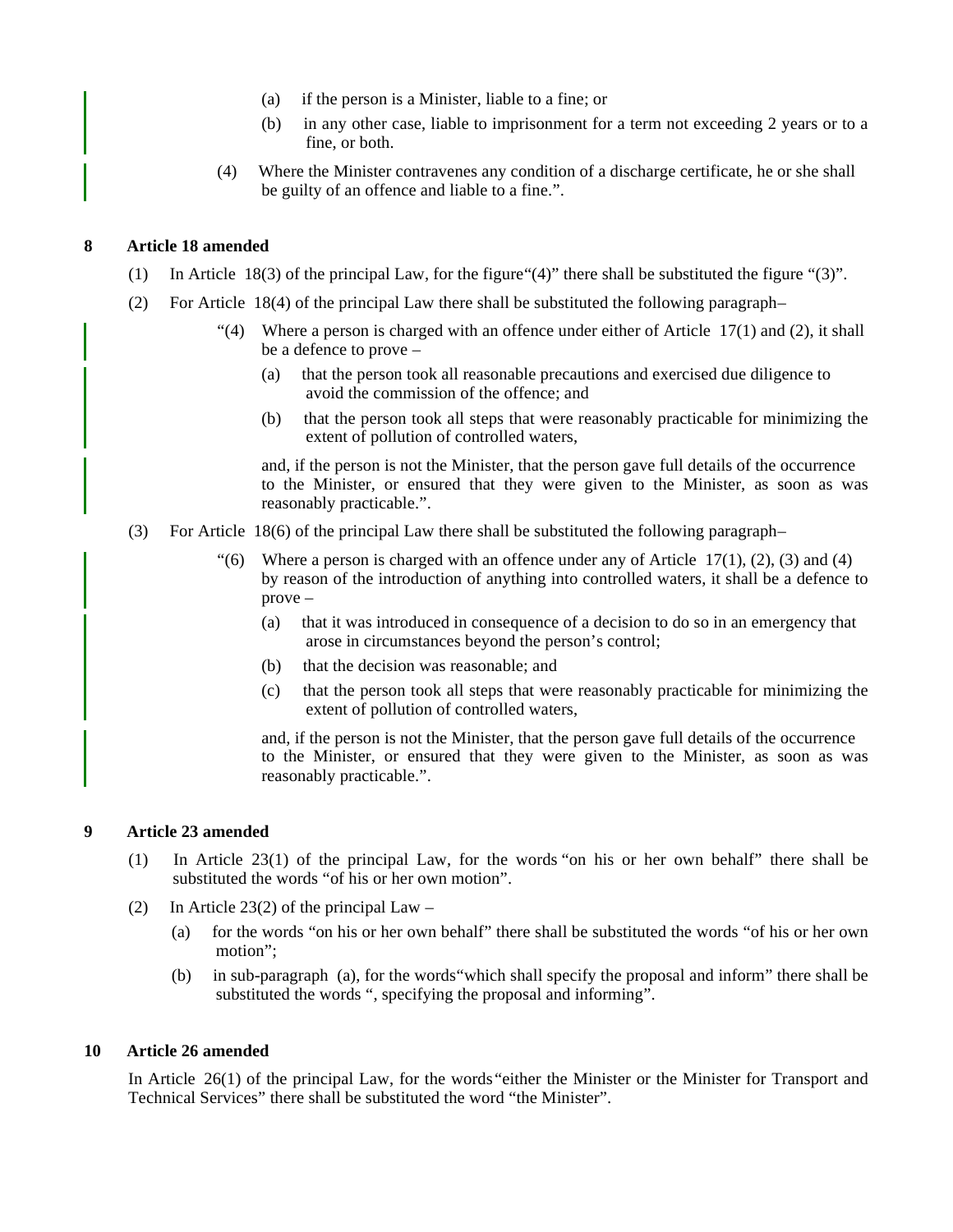#### **11 Article 27 amended**

- (1) In Article 27(1)(b) of the principal Law, for the words "on his or her own behalf" there shall be substituted the words "of his or her own motion".
- (2) For Article  $27(2)(b)$  of the principal Law there shall be substituted the following sub-paragraph
	- "(b) the Minister for Health and Social Services;".

#### **12 Article 28 amended**

In Article 28(2) of the principal Law, for the words "the expenditure incurred by the Minister for the purpose of" there shall be substituted the words "the Minister's expenditure in".

#### **13 Article 50 amended**

In Article  $50(1)$  of the principal Law –

- (a) for the words "nor any of the Minister's officers, servants or agents" there shall be substituted the words "nor any officer nor any of the Minister's servants or agents";
- (b) for the words "the Minister or he or she (as the case requires)" there shall be substituted the words "he or she".

#### **14 Schedule 1 amended**

In Schedule 1 to the principal Law, the following paragraph shall be added as paragraph 2, and th paragraph preceding it shall be renumbered accordingly as paragraph 1–

> "2. In this Schedule, a reference to a public authority includes a reference to the Council of Ministers, the Chief Minister and any Minister of the States.".

## **15 Schedule 3 amended**

- (1) In Schedule 3 to the principal Law, in paragraph 1, the words"by the Minister" shall be deleted in both places where they appear.
- (2) In Schedule 3 to the principal Law, after paragraph 3, there shall be inserted the following paragraph –
	- " $3A(1)$  This paragraph applies to a discharge certificate that
		- (a) has been issued under Article 26 in respect of an introduction into controlled waters by the Minister for Transport and Technical Services; and
		- (b) is in effect immediately before the commencement of the Water Pollution (Amendment No. 2) (Jersey) Law 200-.
		- (2) From the commencement of the Water Pollution (Amendment No. 2) (Jersey) Law 200-, each discharge certificate to which this paragraph applies shall for the purposes of this Law have effect, subject to the provisions of this Law relating to discharge permits but otherwise according to the certificate's tenor, as if the certificate were a permit issued under Article 21.".

#### **16 Citation and commencement**

(1) This Law may be cited as the Water Pollution (Amendment No. 2) (Jersey) Law 200-.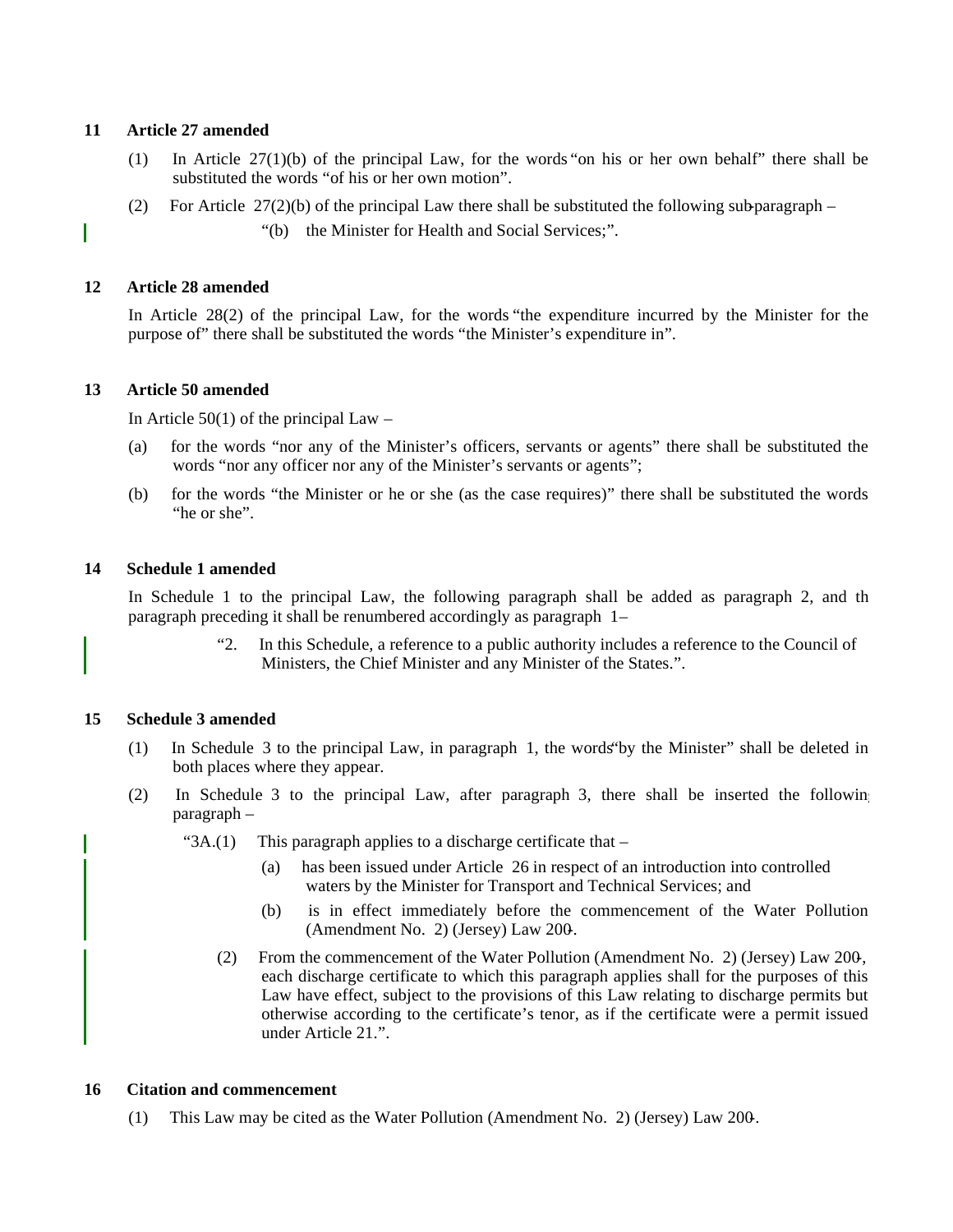(2) This Law shall come into force on the seventh day after its registration.